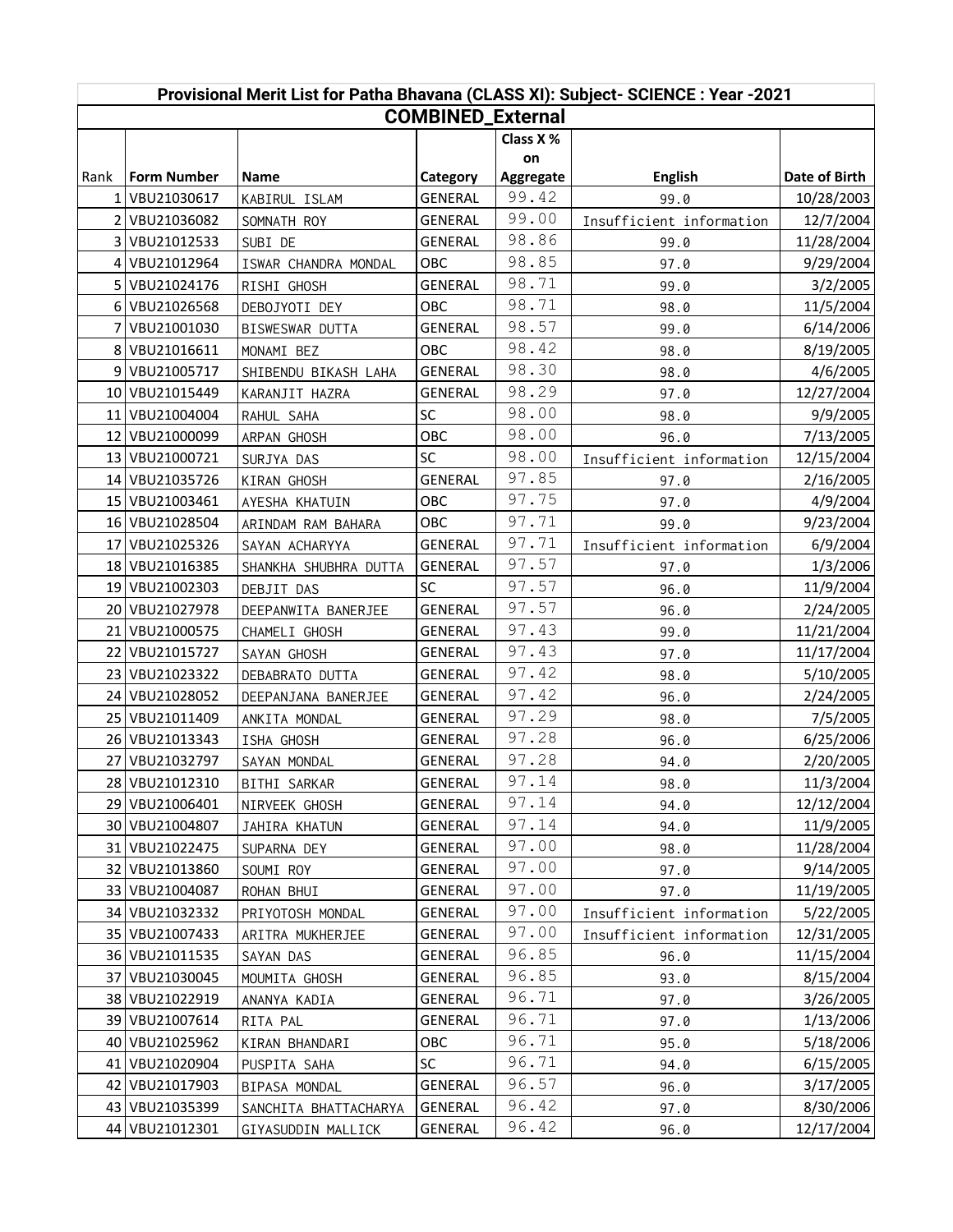|      | 45 VBU21022643 | AMIT MAHATO          | <b>OBC</b>     | 96.40 | 95.0                     | 4/12/2004  |
|------|----------------|----------------------|----------------|-------|--------------------------|------------|
|      | 46 VBU21032013 | NISAR AHAMMED        | <b>GENERAL</b> | 96.37 | 95.0                     | 11/13/2003 |
|      | 47 VBU21010020 | SHREYOSI SAHA        | <b>SC</b>      | 96.28 | 96.0                     | 9/29/2005  |
|      | 48 VBU21021403 | SAMRAT BHATTACHARYYA | <b>GENERAL</b> | 96.14 | 95.0                     | 9/21/2004  |
| 49 l | VBU21019387    | SOHAM MONDAL         | <b>GENERAL</b> | 96.14 | 95.0                     | 7/20/2005  |
|      | 50 VBU21034410 | UNNOTI SAHA          | <b>SC</b>      | 96.00 | 95.0                     | 10/4/2005  |
| 51   | VBU21019407    | KRITIKA JOUTICK      | <b>GENERAL</b> | 96.00 | 93.0                     | 11/9/2005  |
| 52   | VBU21012255    | ISHA GANGULY         | <b>GENERAL</b> | 96.00 | Insufficient information | 5/1/2004   |
| 53 I | VBU21033171    | SALONI SK            | OBC            | 96.00 | Insufficient information | 6/21/2004  |
| 54   | VBU21035701    | ABRAR AHAMMAD KHAN   | <b>GENERAL</b> | 95.85 | 90.0                     | 5/11/2006  |
| 55   | VBU21025953    | WAHID ROUSHAN        | GENERAL        | 95.71 | 95.0                     | 10/9/2005  |
|      | 56 VBU21001437 | MOU PAL              | GENERAL        | 95.71 | 94.0                     | 10/28/2005 |
| 57   | VBU21032510    | SANJUKTA PANJA       | <b>GENERAL</b> | 95.71 | 93.0                     | 12/16/2004 |
| 58   | VBU21015963    | SWASTIKA DAS         | SC             | 95.71 | Insufficient information | 1/20/2006  |
|      | 59 VBU21000847 | SUSMITA MONDAL       | SC             | 95.58 | 95.0                     | 1/15/2004  |
| 60   | VBU21004493    | ANSHU DUTTA          | <b>GENERAL</b> | 95.57 | 97.0                     | 8/4/2005   |
| 61   | VBU21003269    | DEBOPRIYA DEBNATH    | GENERAL        | 95.57 | Insufficient information | 1/20/2005  |
|      | 62 VBU21005141 | KUNTAL DEY           | <b>GENERAL</b> | 95.42 | 94.0                     | 6/19/2005  |
| 63   | VBU21027837    | ANINDITA SAHA        | SC             | 95.42 | 94.0                     | 10/13/2005 |
| 64 I | VBU21013938    | PARAMESWAR SAHA      | <b>GENERAL</b> | 95.40 | 96.0                     | 2/1/2005   |
| 65   | VBU21001249    | SHUVAM MAJHI         | <b>SC</b>      | 95.28 | 98.0                     | 11/2/2004  |
|      | 66 VBU21027735 | JYOTI GHOSH          | GENERAL        | 95.28 | 97.0                     | 1/16/2005  |
| 67   | VBU21001266    | UPAMA ROY            | <b>GENERAL</b> | 95.28 | 92.0                     | 10/29/2003 |
|      | 68 VBU21006162 | ANNAPURNA DEY        | OBC            | 95.28 | 90.0                     | 2/10/2005  |
| 69   | VBU21006056    | PRITAM BHANDARI      | OBC            | 95.15 | 95.0                     | 11/20/2004 |
|      | 70 VBU21008510 | SAIKAT LOHAR         | SC             | 95.14 | 99.0                     | 2/9/2005   |
| 71   | VBU21004901    | MAHMUDUL HASAN       | <b>GENERAL</b> | 95.14 | 96.0                     | 9/15/2004  |
| 72   | VBU21032051    | SHANKHADEEP SINGHA   | GENERAL        | 95.14 | 85.0                     | 11/20/2004 |
| 73   | VBU21022285    | SUSAMA SAHA          | <b>GENERAL</b> | 95.00 | 95.0                     | 3/9/2005   |
| 74   | VBU21016491    | DEBATRI SAMANTA      | GENERAL        | 95.00 | 94.0                     | 1/20/2006  |
| 75   | VBU21006663    | KOYEL GHOSH          | GENERAL        | 95.00 | 92.0                     | 4/30/2005  |
|      | 76 VBU21006289 | ARGHYA DAS           | <b>GENERAL</b> | 95.00 | 92.0                     | 12/23/2005 |
|      | 77 VBU21022802 | ANURAG BHADRA        | <b>GENERAL</b> | 95.00 | Insufficient information | 3/15/2005  |
|      | 78 VBU21012378 | PRADIP KUMAR GHOSH   | <b>GENERAL</b> | 95.00 | Insufficient information | 8/5/2005   |
|      | 79 VBU21047874 | ANKIT MANDAL         | OBC            | 94.86 | 95.0                     | 3/23/2005  |
| 80   | VBU21018099    | ARKO PAL             | <b>GENERAL</b> | 94.85 | 97.0                     | 1/1/2006   |
|      | 81 VBU21008934 | ANNAPURNA PAL        | OBC            | 94.85 | 0.0                      | 4/24/2005  |
| 82   | VBU21024207    | MOLOY DUTTA          | <b>GENERAL</b> | 94.80 | 90.0                     | 7/19/2005  |
| 83   | VBU21027875    | SUKRITI SINHA        | <b>SC</b>      | 94.71 | 92.0                     | 12/25/2004 |
| 84   | VBU21024468    | ISHA SAHA            | SC             | 94.57 | 92.0                     | 10/24/2004 |
|      | 85 VBU21000272 | SOUVIK BAG           | GENERAL        | 94.57 | 92.0                     | 6/16/2005  |
|      | 86 VBU21019008 | SAMPURNA GHOSH       | OBC            | 94.57 | 90.0                     | 5/2/2005   |
| 87   | VBU21020975    | SAZIRUL ANAM         | GENERAL        | 94.50 | 91.0                     | 4/16/2005  |
| 88   | VBU21007900    | IPSHITA DAS BAIRAGYA | <b>GENERAL</b> | 94.43 | 90.0                     | 10/18/2004 |
| 89   | VBU21008732    | ARKA MONDAL          | OBC            | 94.42 | 90.0                     | 11/5/2004  |
| 90   | VBU21037905    | MITRA GHOSH          | OBC            | 94.29 | 91.0                     | 11/10/2004 |
| 91   | VBU21006066    | MANISA DHIBAR        | SC             | 94.14 | 90.0                     | 12/17/2004 |
|      | 92 VBU21009106 | AMIT MURMU           | <b>ST</b>      | 94.14 | 90.0                     | 8/24/2005  |
|      | 93 VBU21016355 | DEEP CHAKRABORTY     | <b>GENERAL</b> | 94.00 | 96.0                     | 6/30/2005  |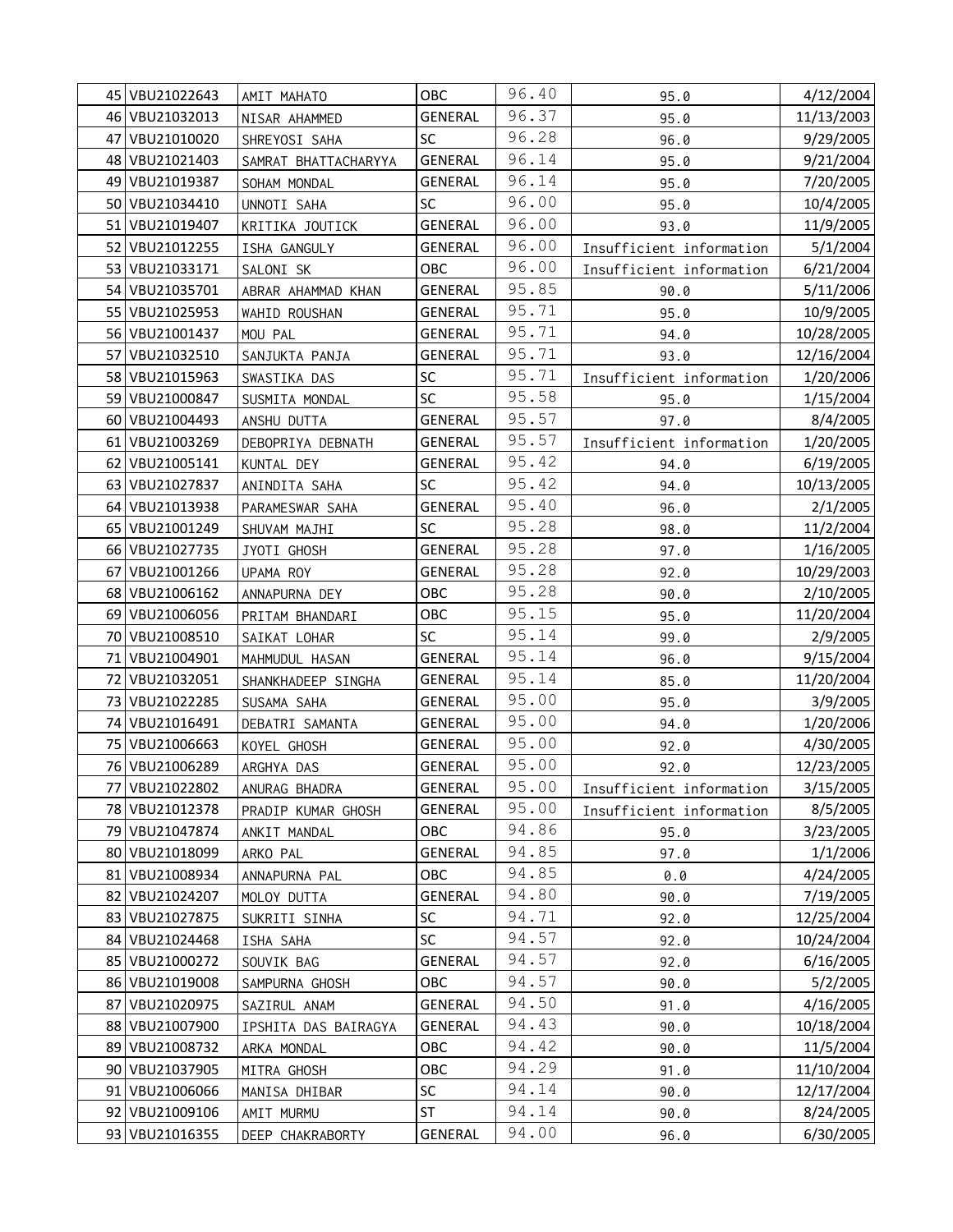|     | 94 VBU21011492  | ANANNYA MONDAL        | <b>SC</b>      | 94.00 | 95.0                     | 3/30/2005  |
|-----|-----------------|-----------------------|----------------|-------|--------------------------|------------|
|     | 95 VBU21004849  | SUBHRAJYOTI LAHA      | <b>GENERAL</b> | 94.00 | 95.0                     | 10/2/2005  |
|     | 96 VBU21002153  | BINITA MAHARA         | SC             | 94.00 | 94.0                     | 12/23/2004 |
| 97  | VBU21023102     | ANJAN DHIBAR          | SC             | 94.00 | 94.0                     | 9/9/2005   |
|     | 98 VBU21022790  | SUPRIYO BHATTACHARJEE | <b>GENERAL</b> | 94.00 | 93.0                     | 10/1/2005  |
|     | 99 VBU21032758  | SUDIPTA DAS           | OBC            | 94.00 | 91.0                     | 2/7/2005   |
|     | 100 VBU21012652 | ANKIT LET             | SC             | 93.86 | 95.0                     | 6/24/2004  |
|     | 101 VBU21034270 | SOMRAJ KAR            | <b>GENERAL</b> | 93.85 | 94.0                     | 8/16/2005  |
|     | 102 VBU21045980 | ANUSHREE MONDAL       | OBC            | 93.85 | Insufficient information | 12/15/2004 |
|     | 103 VBU21006175 | ANIKET SEN            | GENERAL        | 93.71 | 96.0                     | 11/15/2004 |
|     | 104 VBU21029701 | SOHAM GHOSH           | <b>GENERAL</b> | 93.71 | 95.0                     | 11/24/2005 |
|     | 105 VBU21034602 | AKASH DAS             | OBC            | 93.71 | 95.0                     | 1/24/2006  |
|     | 106 VBU21004427 | MANASH HENSH          | OBC            | 93.71 | 93.0                     | 1/12/2005  |
| 107 | VBU21018739     | SUJIT MONDAL          | SC             | 93.71 | Insufficient information | 8/20/2005  |
|     | 108 VBU21024849 | ABHINAV MANGALAM      | EWS            | 93.60 | 94.0                     | 9/5/2005   |
|     | 109 VBU21027844 | SHREYA PAL            | GENERAL        | 93.57 | 93.0                     | 12/4/2004  |
|     | 110 VBU21016723 | TAPAS DUTTA           | OBC            | 93.57 | 92.0                     | 7/5/2005   |
|     | 111 VBU21034644 | SPANDAN KAR           | GENERAL        | 93.43 | 96.0                     | 11/7/2004  |
|     | 112 VBU21006672 | SUBRATA RABIDAS       | SC             | 93.42 | 86.0                     | 2/11/2005  |
|     | 113 VBU21018633 | AYAN MANDAL           | SC             | 93.42 | 85.0                     | 1/11/2005  |
|     | 114 VBU21009115 | BISWAJIT DAS          | SC             | 93.28 | 95.0                     | 3/19/2005  |
|     | 115 VBU21006929 | APARAJITA DEY         | <b>GENERAL</b> | 93.28 | 92.0                     | 5/4/2005   |
|     | 116 VBU21021554 | GAYETRI MAHATO        | GENERAL        | 93.28 | 92.0                     | 12/6/2005  |
|     | 117 VBU21017711 | SPARSHA BISWAS        | SC             | 93.28 | 90.0                     | 5/27/2005  |
|     | 118 VBU21046704 | KUNTAL ROY            | EWS            | 93.14 | 96.0                     | 5/27/2004  |
|     | 119 VBU21016371 | SAYAN MONDAL          | GENERAL        | 93.14 | 93.0                     | 8/6/2005   |
|     | 120 VBU21001405 | SAMSHUNNEHAR KHATUN   | GENERAL        | 93.14 | 92.0                     | 11/20/2005 |
| 121 | VBU21016781     | SOUMYADEEP CHATTERJEE | GENERAL        | 93.00 | 96.0                     | 5/5/2005   |
|     | 122 VBU21009272 | PALASH DAS            | OBC            | 93.00 | 92.0                     | 10/12/2004 |
|     | 123 VBU21020749 | SAGAR GHOSH           | <b>GENERAL</b> | 93.00 | 91.0                     | 9/11/2003  |
|     | 124 VBU21011169 | SOUVIK SEN            | OBC            | 92.71 | 90.0                     | 1/29/2006  |
|     | 125 VBU21004652 | SUNANDA GARAIN        | OBC            | 92.42 | 95.0                     | 8/6/2005   |
|     | 126 VBU21020552 | SUBHAM KNOWAR         | <b>GENERAL</b> | 92.42 | 94.0                     | 1/23/2004  |
| 127 | VBU21018990     | ANIMESH SAHA          | SC             | 92.42 | 92.0                     | 12/13/2005 |
|     | 128 VBU21005118 | SNIGDHA ROY           | SC             | 92.42 | 91.0                     | 6/30/2005  |
|     | 129 VBU21025786 | MEHERUNNESA KHATUN    | <b>GENERAL</b> | 92.42 | Insufficient information | 4/13/2005  |
|     | 130 VBU21007652 | SWAGATA DAS           | SC             | 92.40 | 90.0                     | 11/17/2004 |
|     | 131 VBU21007335 | ARIJIT ROY            | <b>GENERAL</b> | 92.28 | 97.0                     | 9/6/2005   |
| 132 | VBU21021080     | UPASANA SAHA          | SC             | 92.28 | 92.0                     | 4/8/2005   |
|     | 133 VBU21034501 | JOYKRISHNA BASKEY     | <b>ST</b>      | 92.28 | 90.0                     | 5/13/2003  |
|     | 134 VBU21020953 | SAGAR MONDAL          | OBC            | 92.28 | 86.0                     | 12/31/2004 |
|     | 135 VBU21008788 | SHAGNIK DEY           | <b>GENERAL</b> | 92.20 | 95.0                     | 7/1/2005   |
|     | 136 VBU21014200 | <b>BASUDEV MAL</b>    | SC             | 92.14 | 95.0                     | 10/18/2004 |
| 137 | VBU21007923     | PARTHIVE MONDAL       | SC             | 92.14 | 94.0                     | 12/25/2005 |
|     | 138 VBU21004749 | SAYAN KUNDU           | <b>GENERAL</b> | 92.14 | 92.0                     | 1/1/2005   |
|     | 139 VBU21012564 | KRISHNAPRASAD HEMBRAM | ST             | 92.14 | 90.0                     | 5/13/2005  |
|     | 140 VBU21011657 | ARPAN MONDAL          | OBC            | 92.00 | 94.0                     | 12/12/2004 |
|     | 141 VBU21000456 | SUMANA MONDAL         | GENERAL        | 92.00 | 90.0                     | 9/12/2005  |
|     | 142 VBU21044872 | BIPUL SAHA            | OBC            | 91.71 | 94.0                     | 11/3/2004  |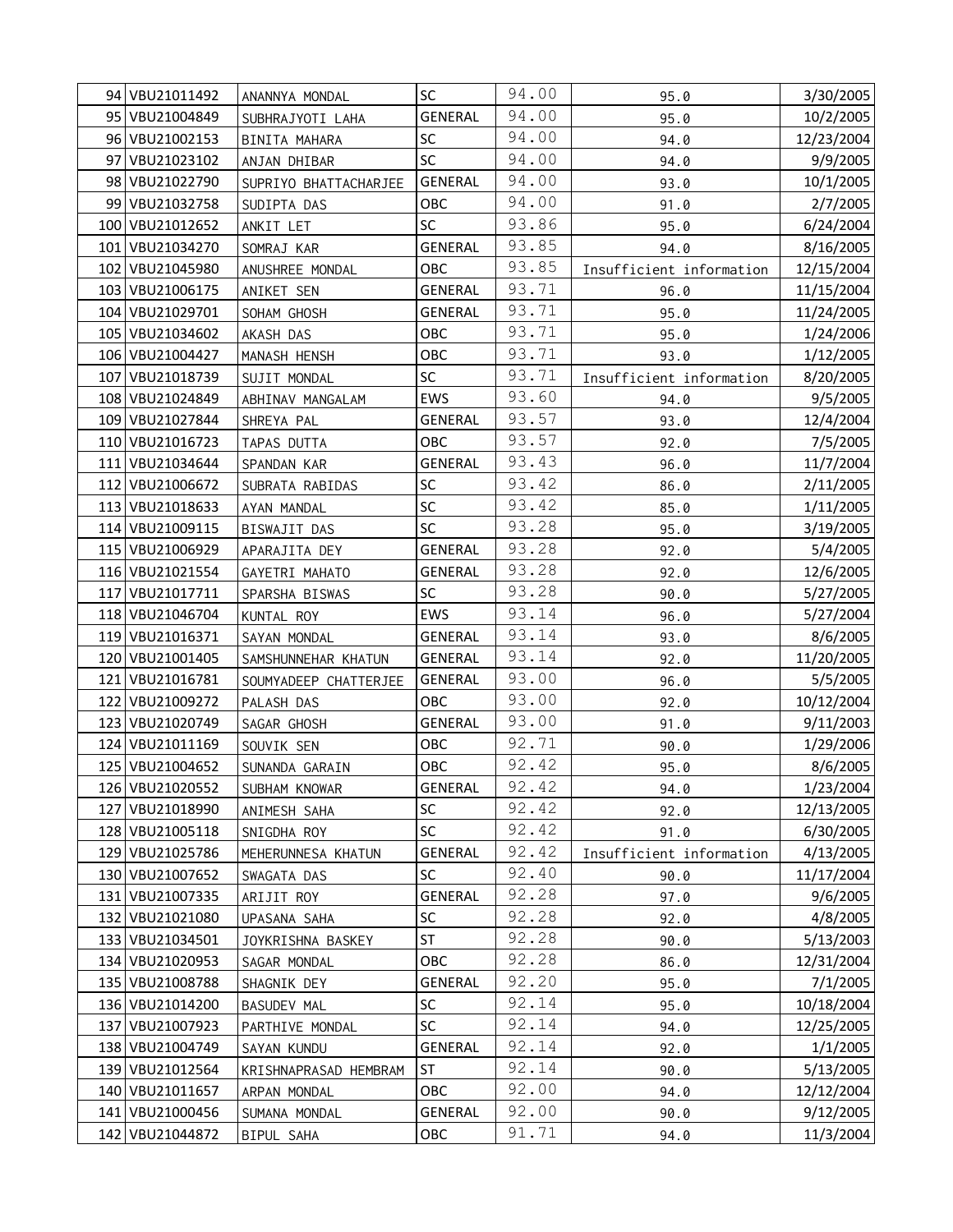|     | 143 VBU21000777 | DEBASIS DAS          | SC             | 91.71 | 92.0                      | 12/5/2004  |
|-----|-----------------|----------------------|----------------|-------|---------------------------|------------|
|     | 144 VBU21035682 | AMIMUL ISLAM         | <b>GENERAL</b> | 91.71 | 90.0                      | 11/30/2004 |
|     | 145 VBU21020681 | SANTU GHOSH          | OBC            | 91.71 | Insufficient information  | 2/13/2005  |
|     | 146 VBU21003335 | MANISHA CHAKRABORTY  | <b>GENERAL</b> | 91.57 | 97.0                      | 7/31/2004  |
| 147 | VBU21015249     | DISHA MAL            | SC             | 91.57 | 96.0                      | 8/3/2005   |
|     | 148 VBU21004600 | BIKRAM PRODHAN       | SC             | 91.57 | 91.0                      | 11/11/2004 |
|     | 149 VBU21000674 | DISHA BANERJEE       | <b>GENERAL</b> | 91.42 | 90.0                      | 9/10/2004  |
|     | 150 VBU21007543 | ANSHU PAL            | OBC            | 91.42 | 90.0                      | 10/14/2005 |
|     | 151 VBU21029549 | MOUTUSI MONDAL       | SC             | 91.28 | 92.0                      | 3/20/2005  |
|     | 152 VBU21007619 | AHANNA SOM           | <b>GENERAL</b> | 91.28 | $\emptyset$ . $\emptyset$ | 7/16/2005  |
|     | 153 VBU21012277 | ALOK CHAKRABORTY     | <b>GENERAL</b> | 91.14 | 91.0                      | 12/21/2004 |
|     | 154 VBU21040257 | JASHIMUDDIN KHAN     | GENERAL        | 91.14 | Insufficient information  | 4/21/2004  |
|     | 155 VBU21038272 | SRIJITA SENGUPTA     | GENERAL        | 91.09 | 92.0                      | 9/10/2005  |
|     | 156 VBU21008876 | SANGITA HAZRA        | <b>GENERAL</b> | 91.00 | 95.0                      | 9/19/2005  |
| 157 | VBU21000585     | MONONITA DHIBAR      | SC             | 91.00 | 95.0                      | 10/23/2005 |
|     | 158 VBU21008149 | ABID HASAN           | <b>GENERAL</b> | 91.00 | 93.0                      | 11/14/2004 |
|     | 159 VBU21025058 | SUBHENDU OJHA        | GENERAL        | 91.00 | 92.0                      | 6/14/2005  |
|     | 160 VBU21001564 | GHANASHYAM HALUAI    | GENERAL        | 91.00 | 91.0                      | 8/4/2005   |
| 161 | VBU21030592     | PINAKI MONDAL        | SC             | 91.00 | 90.0                      | 9/19/2004  |
|     | 162 VBU21027632 | BILKISH KHATUN       | GENERAL        | 91.00 | 85.0                      | 12/5/2004  |
|     | 163 VBU21000852 | RIDDHI BANERJEE      | GENERAL        | 91.00 | 0.0                       | 8/6/2005   |
|     | 164 VBU21046202 | SNIGDHA DEY          | <b>GENERAL</b> | 90.80 | 96.0                      | 5/26/2005  |
|     | 165 VBU21003174 | RIMPI MAL            | <b>SC</b>      | 90.80 | 93.0                      | 9/23/2003  |
|     | 166 VBU21005622 | SUBHAJIT MONDAL      | <b>GENERAL</b> | 90.71 | Insufficient information  | 5/17/2005  |
| 167 | VBU21007395     | RUDRA ROY            | GENERAL        | 90.57 | 96.0                      | 4/26/2005  |
|     | 168 VBU21012415 | SAMPA MAL            | SC             | 90.57 | 94.0                      | 11/24/2005 |
|     | 169 VBU21033918 | SUBHRADIP MONDAL     | SC             | 90.57 | 92.0                      | 1/2/2005   |
|     | 170 VBU21013498 | KOUSHIK KUMAR        | OBC            | 90.57 | 90.0                      | 6/29/2005  |
| 171 | VBU21023940     | RIJIA SULTANA        | <b>GENERAL</b> | 90.28 | 93.0                      | 1/31/2005  |
| 172 | VBU21022495     | TITU MONDAL          | <b>GENERAL</b> | 90.14 | 92.0                      | 4/9/2005   |
|     | 173 VBU21009870 | SUBHASIS SAHA        | SC             | 90.14 | 91.0                      | 6/15/2005  |
|     | 174 VBU21021785 | SANJIB PATUA         | ST             | 90.14 | 87.0                      | 10/18/2004 |
|     | 175 VBU21028815 | SUMAIYA MONDAL       | <b>GENERAL</b> | 90.00 | 92.0                      | 7/8/2005   |
|     | 176 VBU21047113 | SOJAL DAS            | SC             | 90.00 | 90.0                      | 11/19/2004 |
|     | 177 VBU21024863 | SHATADRU MONDAL      | <b>GENERAL</b> | 90.00 | 87.0                      | 7/13/2005  |
|     | 178 VBU21024427 | ABIR MONDAL          | OBC            | 90.00 | 85.0                      | 1/6/2005   |
|     | 179 VBU21015477 | DISHA DAS            | <b>GENERAL</b> | 90.00 | 85.0                      | 2/10/2005  |
|     | 180 VBU21021514 | UTSAV KUMAR          | ОВС            | 90.00 | Insufficient information  | 3/23/2005  |
| 181 | VBU21021665     | ARPITA GARAIN        | OBC            | 89.71 | Insufficient information  | 2/2/2006   |
|     | 182 VBU21039550 | ANJALI KUMARI SHARMA | <b>GENERAL</b> | 89.57 | 94.0                      | 7/1/2005   |
|     | 183 VBU21003211 | ANKITA DAS           | SC             | 89.43 | 90.0                      | 6/26/2004  |
|     | 184 VBU21017972 | MITU HAZRA           | SC             | 89.14 | 77.0                      | 9/29/2005  |
|     | 185 VBU21008159 | AYAN MONDAL          | OBC            | 89.00 | 91.0                      | 7/12/2005  |
|     | 186 VBU21021741 | SRABANTI MUKHERJEE   | GENERAL        | 89.00 | 86.0                      | 8/8/2004   |
| 187 | VBU21022615     | SANIA SULTANA        | <b>GENERAL</b> | 89.00 | 0.0                       | 4/2/2005   |
|     | 188 VBU21008263 | <b>BAPAN GHOSH</b>   | <b>GENERAL</b> | 88.85 | 82.0                      | 10/24/2003 |
|     | 189 VBU21002765 | SIMRAN SARKAR        | <b>GENERAL</b> | 88.71 | 94.0                      | 12/15/2004 |
|     | 190 VBU21027291 | ARPITA MODAK         | OBC            | 88.71 | 91.0                      | 5/4/2005   |
|     | 191 VBU21014128 | PRANOTOSH MONDAL     | SC             | 88.71 | 90.0                      | 10/31/2005 |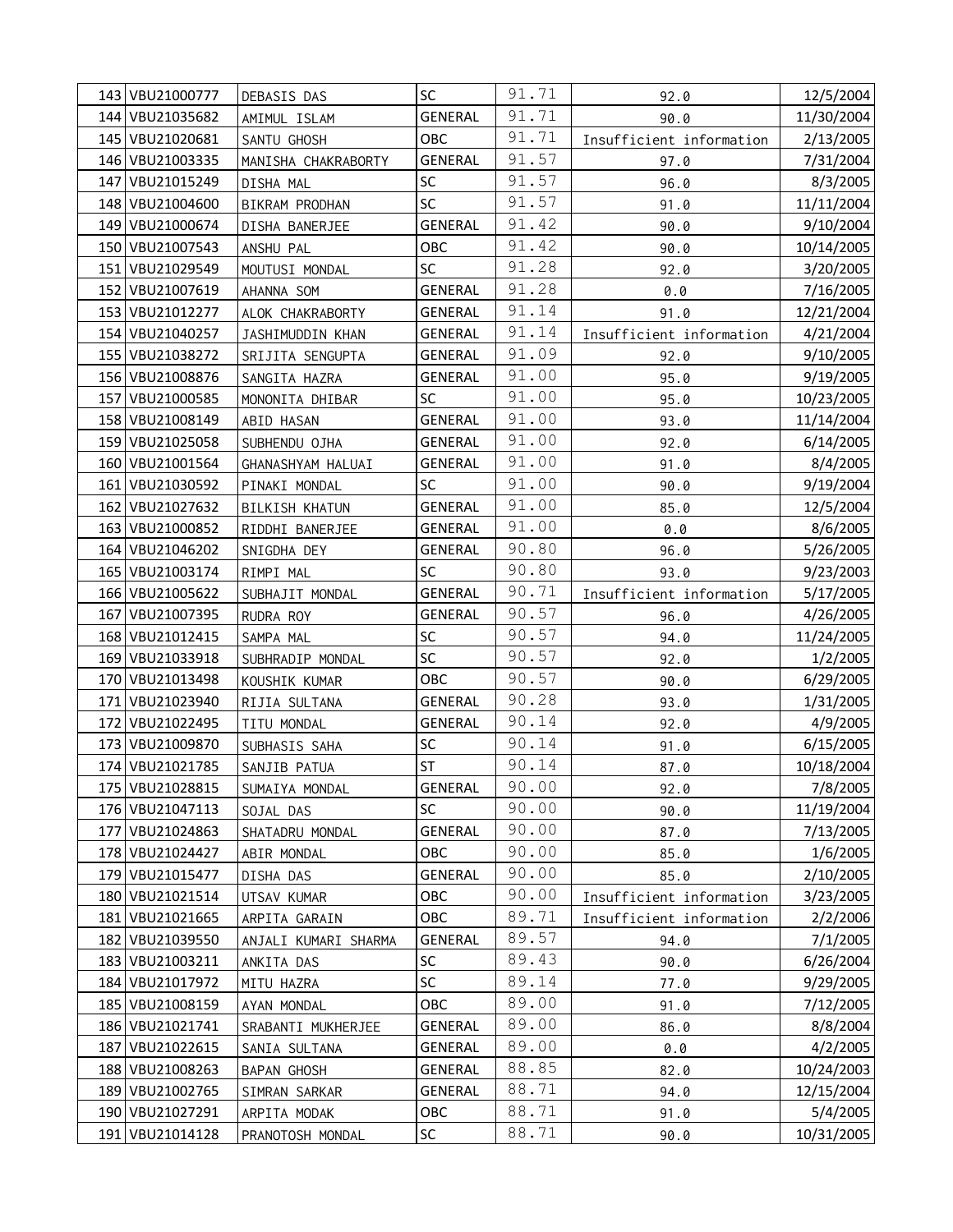|     | 192 VBU21019278   | AVIK GANGULY         | GENERAL        | 88.71 | Insufficient information | 8/9/2006   |
|-----|-------------------|----------------------|----------------|-------|--------------------------|------------|
|     | 193 VBU21012553   | RAMIZ WASIF          | <b>GENERAL</b> | 88.57 | 90.0                     | 1/20/2004  |
|     | 194 VBU21040141   | POULIMA BISWAS       | SC             | 88.40 | 90.0                     | 9/29/2004  |
|     | 195   VBU21004450 | NASRIN HOQUE         | <b>GENERAL</b> | 88.00 | 93.0                     | 1/1/2006   |
|     | 196 VBU21004477   | SUBHAM BHOWMICK      | <b>GENERAL</b> | 88.00 | 80.0                     | 8/24/2005  |
|     | 197 VBU21007905   | SOUMYADEEP MAL       | SC             | 87.85 | 90.0                     | 10/28/2005 |
|     | 198 VBU21014647   | ABHRADEEP SAHA       | SC             | 87.71 | 91.0                     | 9/8/2004   |
|     | 199 VBU21028163   | ARUNIMA DALUI        | SC             | 87.71 | 90.0                     | 11/13/2004 |
|     | 200 VBU21036853   | ARPITA MONDAL        | SC             | 87.60 | 171.0                    | 2/28/2005  |
|     | 201   VBU21006433 | SUDIP SAHA           | <b>GENERAL</b> | 87.57 | 97.0                     | 10/2/2004  |
| 202 | VBU21018930       | PIJUS MONDAL         | OBC            | 87.57 | 86.0                     | 10/1/2005  |
|     | 203 VBU21006044   | RANAJIT KUMAR SALUI  | GENERAL        | 87.42 | Insufficient information | 8/15/2002  |
|     | 204 VBU21019861   | SHINJAN DAS          | GENERAL        | 87.40 | 81.0                     | 5/2/2005   |
|     | 205 VBU21007317   | CHITRANSHU GARAI     | GENERAL        | 87.14 | 94.0                     | 5/6/2005   |
|     | 206 VBU21006782   | NAVIDUL HASAN        | GENERAL        | 87.14 | 82.0                     | 7/7/2005   |
| 207 | VBU21039879       | PALLAB MONDAL        | OBC            | 86.85 | 90.0                     | 2/12/2005  |
|     | 208 VBU21017363   | CHANDRIMA DOME       | SC             | 86.85 | 86.0                     | 2/23/2005  |
|     | 209 VBU21007915   | AMAR DAS             | SC             | 86.57 | 80.0                     | 9/5/2003   |
|     | 210 VBU21007481   | ANAMIKA DAS          | SC             | 86.47 | 90.0                     | 4/27/2005  |
|     | 211 VBU21019051   | PRITAM MALAKAR       | SC             | 86.28 | 87.0                     | 5/26/2005  |
|     | 212 VBU21047704   | ABHIK MONDAL         | OBC            | 86.28 | Insufficient information | 9/5/2005   |
|     | 213 VBU21014243   | PRIYANGSU HALDAR     | SC             | 86.14 | 85.0                     | 3/23/2005  |
|     | 214 VBU21034665   | MOSTAKIM SK          | OBC            | 86.00 | 86.0                     | 12/18/2004 |
|     | 215 VBU21028511   | RAKESH NANDI         | <b>GENERAL</b> | 86.00 | 85.0                     | 8/24/2004  |
|     | 216 VBU21002170   | TANISHA SAHA         | SC             | 86.00 | Insufficient information | 6/11/2005  |
| 217 | VBU21001511       | DEBOJYOTI MAJEE      | SC             | 85.85 | 93.0                     | 5/8/2005   |
|     | 218 VBU21042430   | AMRITASH GHOSH       | <b>GENERAL</b> | 85.85 | 90.0                     | 7/6/2005   |
|     | 219 VBU21015271   | PRIYANATH SAHA       | SC             | 85.85 | 0.0                      | 6/9/2004   |
|     | 220 VBU21002362   | POMI MONDAL          | SC             | 85.71 | 85.0                     | 1/17/2006  |
| 221 | VBU21045155       | SAYAN MAJHI          | SC             | 85.57 | 86.0                     | 4/18/2004  |
|     | 222 VBU21000461   | KAZI ENAM HOSSAIN    | GENERAL        | 85.57 | 83.0                     | 9/8/2005   |
|     | 223 VBU21013442   | JAYANTI SAHA         | SC             | 84.57 | 85.0                     | 11/9/2005  |
|     | 224 VBU21004164   | KOWSIK HANSDA        | <b>ST</b>      | 84.42 | 92.0                     | 3/24/2005  |
|     | 225 VBU21004672   | SK RAHIN             | GENERAL        | 84.42 | 85.0                     | 3/22/2004  |
|     | 226 VBU21039116   | BISHNU MONDAL        | SC             | 84.28 | 96.0                     | 2/12/2005  |
| 227 | VBU21011925       | MOHIMA YESMIN        | OBC            | 84.28 | 86.0                     | 8/8/2004   |
|     | 228 VBU21028331   | LAKSHMI KUMARI SINGH | GENERAL        | 84.20 | 74.0                     | 9/22/2006  |
|     | 229 VBU21035975   | ANTARA RAJBANSHI     | SC             | 84.14 | 80.0                     | 8/1/2005   |
|     | 230 VBU21024546   | MASUMA PARVIN        | GENERAL        | 83.85 | 94.0                     | 2/20/2005  |
|     | 231 VBU21018907   | TANMOY GHOSH         | <b>GENERAL</b> | 83.85 | 87.0                     | 12/9/2004  |
|     | 232 VBU21010799   | POULAMI SADHU        | GENERAL        | 83.85 | 86.0                     | 4/11/2005  |
|     | 233 VBU21015060   | ARITRA MANDAL        | SC             | 83.71 | 82.0                     | 6/22/2005  |
|     | 234 VBU21032644   | PRITAM MONDAL        | GENERAL        | 83.00 | 83.0                     | 5/29/2005  |
|     | 235 VBU21011250   | OINDRILA CHATTERJEE  | GENERAL        | 83.00 | 80.0                     | 2/28/2004  |
|     | 236 VBU21007862   | UMME SALMA SULTANA   | <b>GENERAL</b> | 82.85 | 80.0                     | 6/10/2005  |
| 237 | VBU21021836       | PRIYANGSHU HEMBRAM   | ST             | 82.57 | 86.0                     | 10/3/2005  |
|     | 238 VBU21004739   | SOUHARDY LET         | SC             | 82.00 | 85.0                     | 6/27/2005  |
|     | 239 VBU21008397   | TANYA SAHA           | <b>OBC</b>     | 82.00 | 81.0                     | 9/7/2005   |
|     | 240 VBU21022391   | TAMASA BHUNIA        | GENERAL        | 81.71 | 85.0                     | 9/18/2005  |